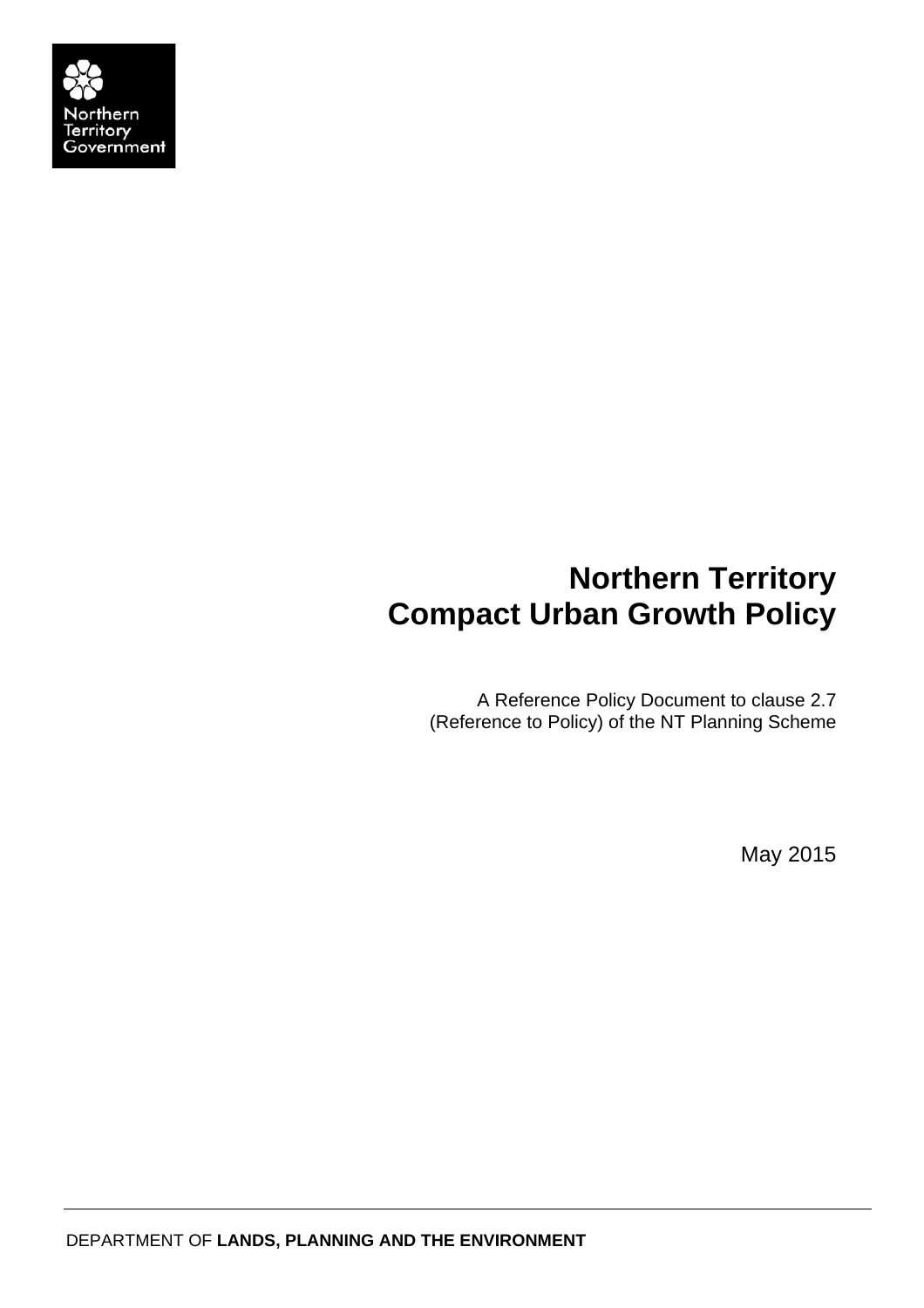### **Table of Contents**

| 1            |               |  |  |
|--------------|---------------|--|--|
|              | 1.1           |  |  |
|              | 1.2           |  |  |
| $\mathbf{2}$ |               |  |  |
|              | 2.1           |  |  |
|              | $2.2^{\circ}$ |  |  |
| 3            |               |  |  |
|              | 3.1           |  |  |
|              | 3.2           |  |  |
| 4            |               |  |  |
|              | 4.1           |  |  |
|              | 4.2           |  |  |
|              | 4.3           |  |  |
|              | 4.4           |  |  |
|              | 4.5           |  |  |
|              | 4.6           |  |  |
| 5            |               |  |  |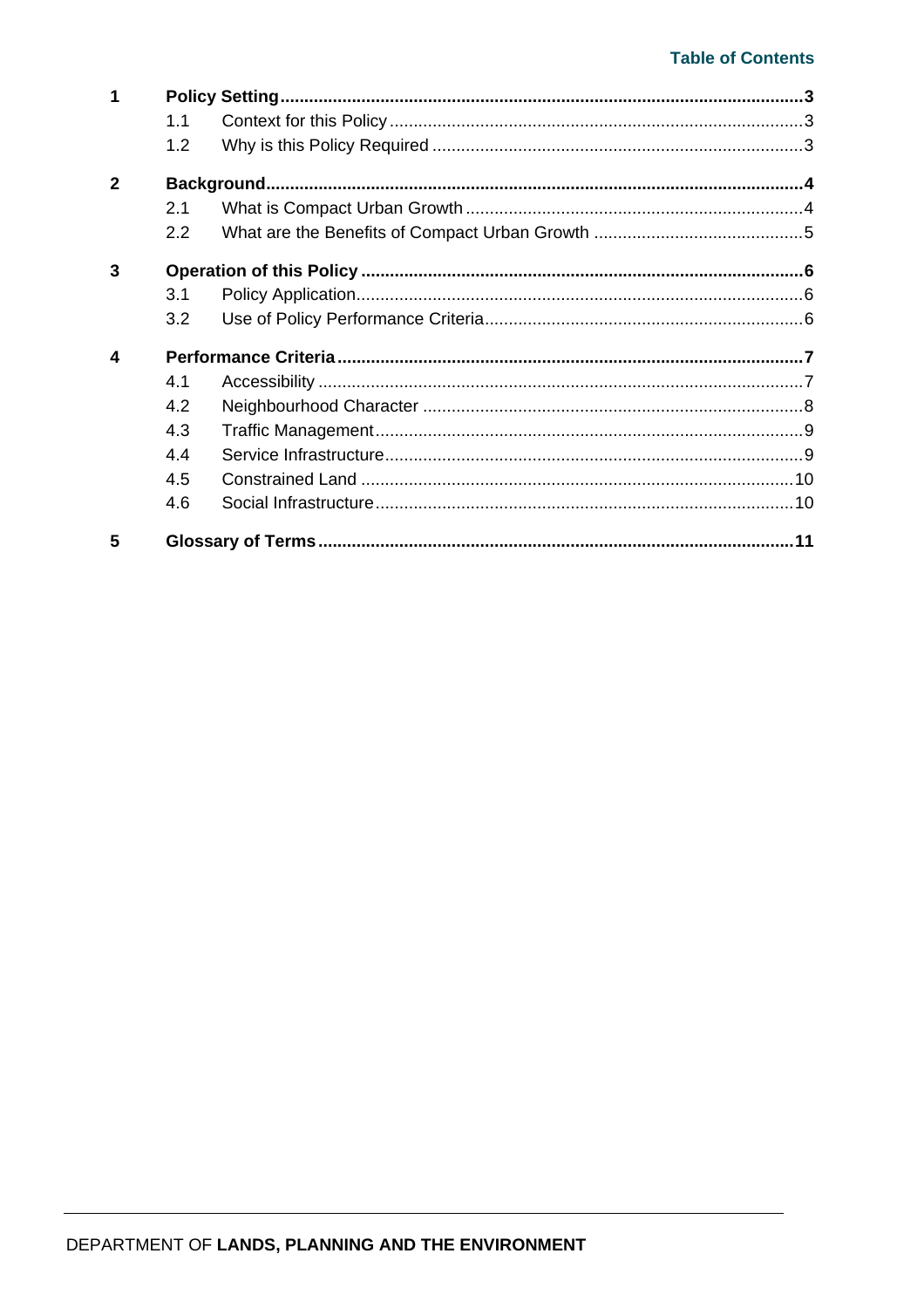## **1 Policy Setting**

## **1.1 Context for this Policy**

The Compact Urban Growth Policy is a response to the Northern Territory Government's strategic goals outlined within the *Framing the Future* document. Specifically, this policy implements objective one of the strategic goal titled "Balanced Environment", which sets out to develop an urban densification strategy.

These strategic goals complement recent Commonwealth Government commentary in publications such as *Our Cities – Our Future* and *Creating Places for People – An Urban Design Protocol for Australian Cities*. These publications aim to ensure that we create prosperous cities that support the wellbeing of current and future generations.

This policy also complements initiatives in regional land use planning in the Northern Territory, such as the draft Darwin Regional Land Use Plan 2014 and the Katherine Land Use Plan.

## **1.2 Why is this Policy Required**

Population growth in our urban areas has been predominately accommodated in new low density urban suburbs or larger rural lots. This approach has seen extensive areas of natural vegetation and habitat replaced with human habitat.

However, land is a finite resource. Government policy needs to ensure that we are not wasteful in the way we use this resource, as using too much of it now may be detrimental to future generations and the environment.

Land capability issues within each of the Northern Territory's urban regions constrain land development, and dictate the extent to which an urban area can expand. Hence, it is important to ensure that we use the limited supply of developable land efficiently.

It is healthy for urban areas and towns to grow, as this indicates that positive economic and social conditions exist. Urban areas traditionally provide job opportunities and a means of earning an income. Earning an income allows people to interact with society in a positive way. Naturally, people from other geographic regions are attracted to the opportunities offered where such positive conditions exist.

It is acknowledged that population growth results in a demand for new housing, commercial and community floor space. Population growth also generates new demands on infrastructure and services, such as roads, power and water services, parks and other community facilities.

Therefore, the challenge is to ensure that existing urban areas and new broad acre land releases efficiently use valuable land and resources in order to cater for a growing population. Further, it is also important that the population of an urban centre has efficient access to the social and economic benefits of the locality, and can be supported by the services and infrastructure of that locality.

It is recognised that these issues need careful policy management - a policy that manages the issue of a growing population and compact urban development is required. Such a policy needs to establish a consistent and balanced approach to identifying localities where urban growth can be accommodated.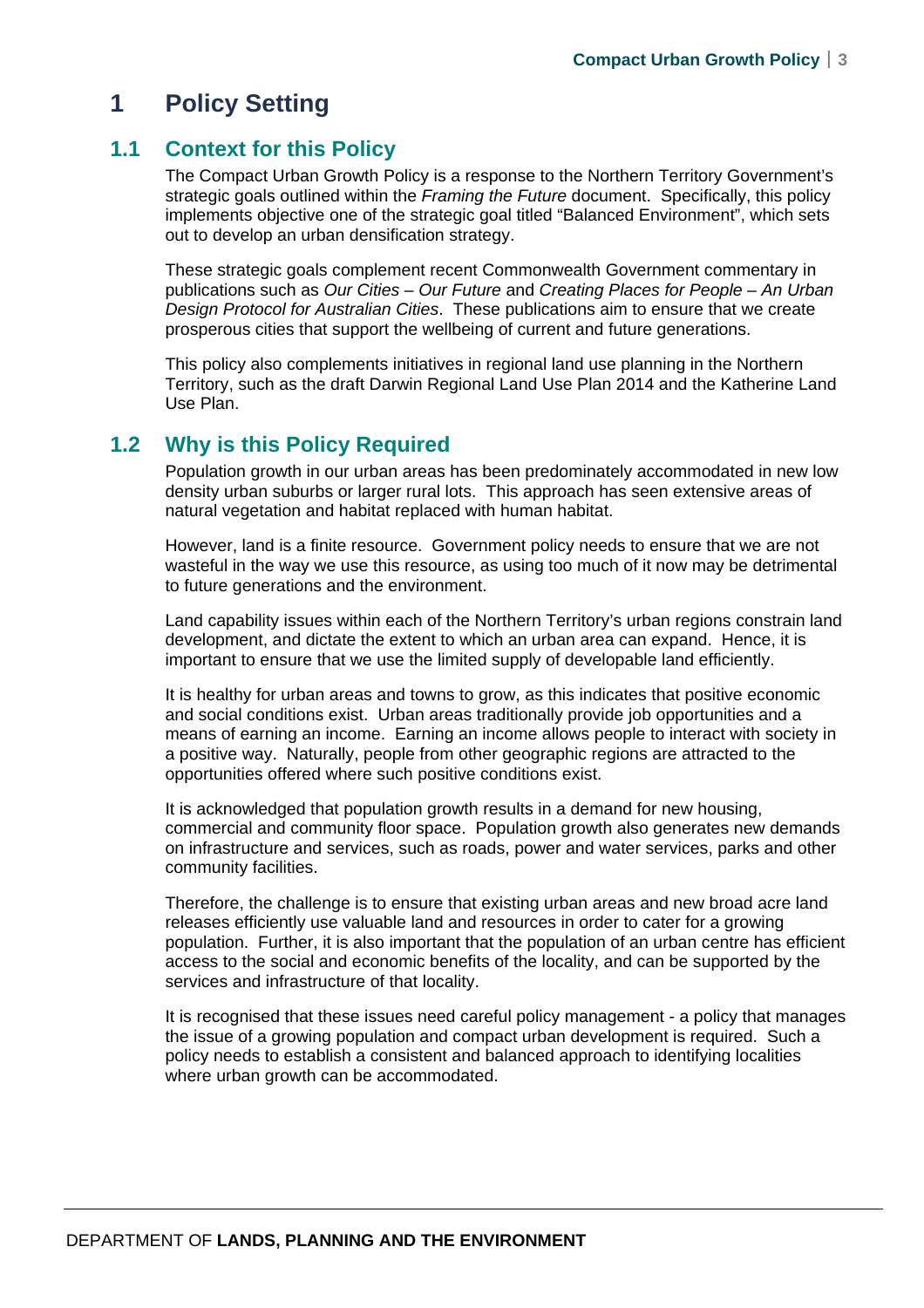## **2 Background**

## **2.1 What is Compact Urban Growth**

Compact Urban Growth is aimed at the efficient use of land, and the efficient use of services and infrastructure that support land use.

Compact Urban Growth aims to create compact and mixed activity places that play a role in improving people's lifestyle, whilst creating healthy people, sustainable economies, sustainable environments and sustainable communities. Higher density residential buildings are encouraged, and are usually a key component of a Compact Urban Growth locality.

Figure 1 outlines the general philosophy behind Compact Urban Growth. In principle, Compact Urban Growth localities should:

- occur around activity centres and public transport nodes, where dwelling and activity density may be at its highest;
- occur along transport corridors that are within 400 metres of an activity centre;
- maximise cycling and walking access to public transport, commercial and community facilities; and
- include a transition zone, where dwelling and activity density will become less intense, and will transition to lower densities generally matching the surrounding locality (generally occurs 400 metres away from the activity centre and public transport node).

Areas outside of a 400 metre radius of an activity centre or a zone defined by an Area Plan will experience minimal change in residential density under this model.

Density of dwellings and activities at individual activity centres and transport nodes should be in keeping with changes that are reasonably anticipated within a locality. Densities should be respectful of the scale and character of the surrounding locality.



*Figure 1 – Higher densities are encouraged within 400 metres of an activity centres and high frequency public transport corridors.*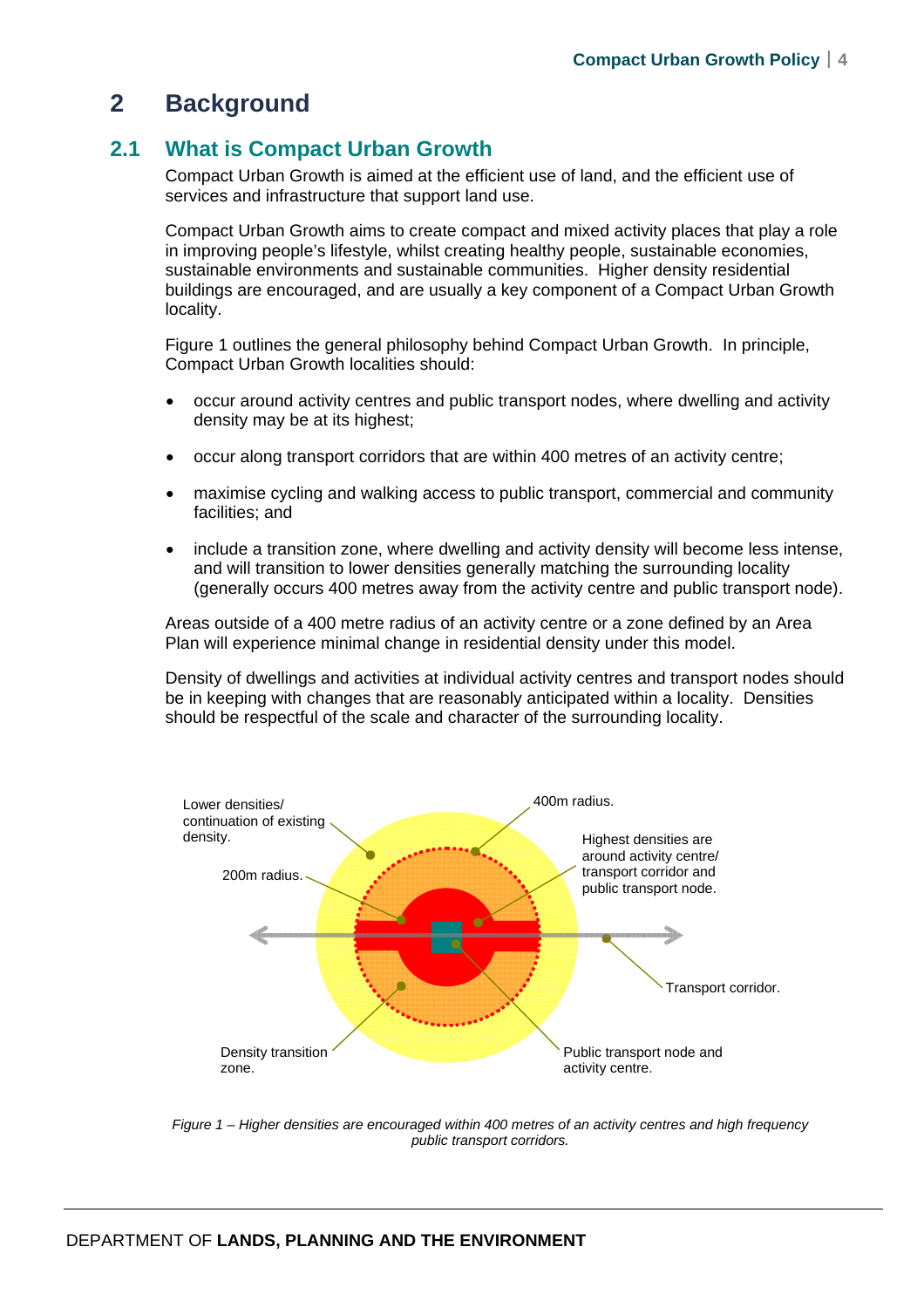### **2.2 What are the Benefits of Compact Urban Growth**

The Compact Urban Growth model described above has been linked to improving urban sustainability. Urban sustainability is not just about environmental concerns, it is also about economic viability, liveability and social equity.

For example, locating more dwellings close to shops, existing employment centres, public open spaces, public transport and schools allows improved access to jobs, services and facilities.

Compact growth localities add to the variety of housing products, which cater for the diverse aspirations of our socio-demographic.

The closer people are to local services, the higher likelihood that these services will be used, and the more viable it becomes to operate these services.

If more people start using their local services and facilities, the opportunity for safety via passive surveillance improves (ie. eyes on the street).

If you locate more people close to these facilities, the likelihood of people walking to and using local shops, using public open space and using public transport increases.

If people start walking more as part of their daily routine, it increases people's ability to exercise, which has many health benefits for the individual.

If people walk or use public transport to their daily destinations, people start reducing their carbon footprint.

Cumulatively, these factors result in the ability to access a greater social network locally. In simple terms, these factors in combination can lead to the development of stronger and more resilient communities.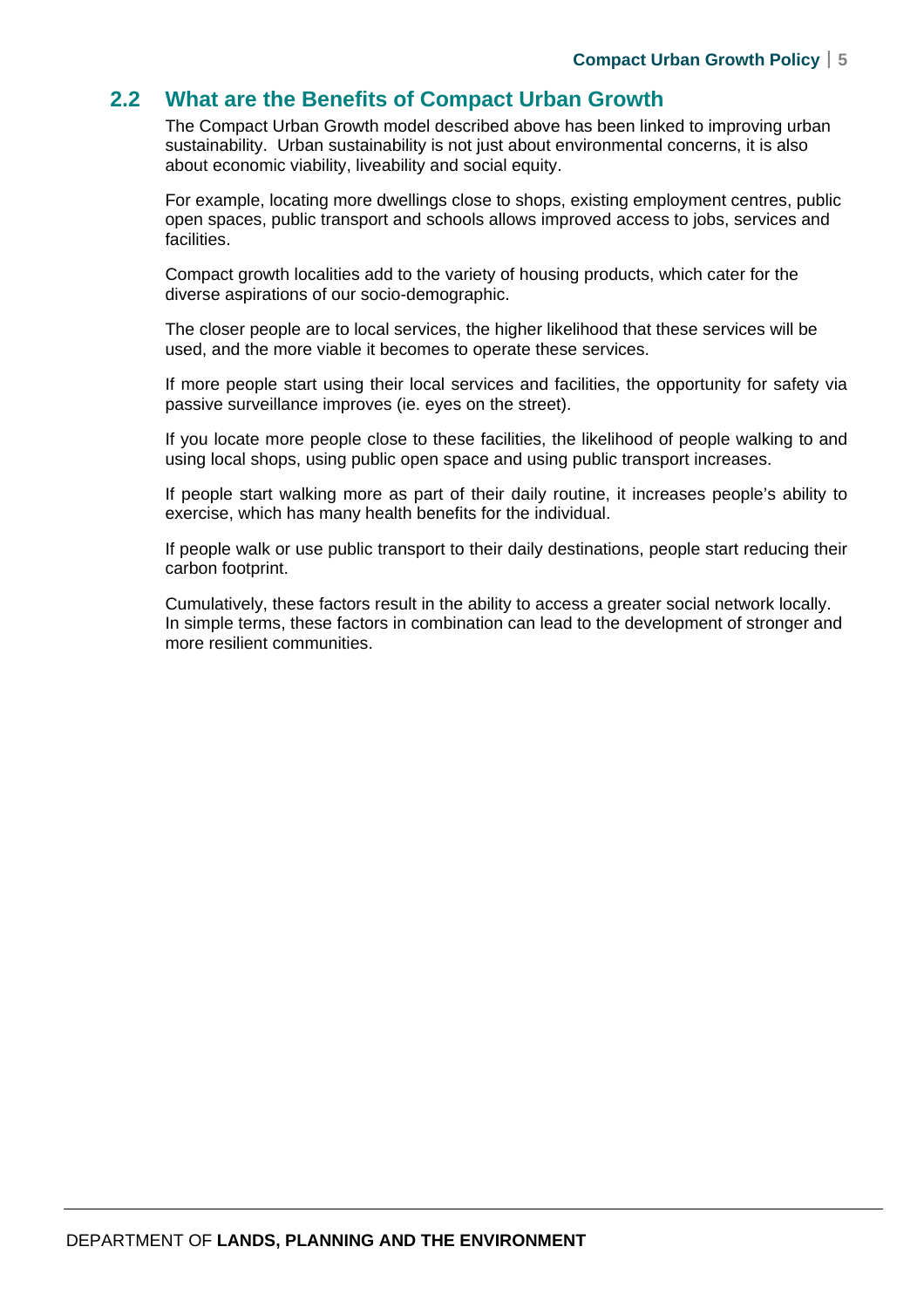## **3 Operation of this Policy**

## **3.1 Policy Application**

This Policy applies to higher density residential proposals in urban brownfield and greenfield localities throughout the Northern Territory.

This Policy will be used to assess the appropriateness of delivering higher density residential land uses.

This Policy will also be used to guide the development of Area Plans, Rezonings and Exceptional Development Applications where higher density residential land uses are proposed.

## **3.2 Use of Policy Performance Criteria**

This Policy contains performance criteria for assessing applications and Area Plans at section 4. The performance criteria contain:

- objectives that express the high level aspirations to be achieved; and
- key performance indicators that provide a detailed check list for measuring compliance with this Policy.

The objectives and key performance indicators in this policy will allow the appropriateness of compact urban growth in a locality to be considered.

An application or Area Plan is to demonstrate compliance with the all key performance indicators listed in section 4 of this policy.

Where the key performance indicators cannot be met, the application or Area Plan will instead demonstrate an alternative solution that achieves the objectives of this policy.

Where an application proposes higher density residential land uses and compliance with the key performance indicators in this policy is not achieved, an Area Plan may be required. This Area Plan is to demonstrate the achievement of the objectives of this policy, despite any non-compliance with the key performance indicators.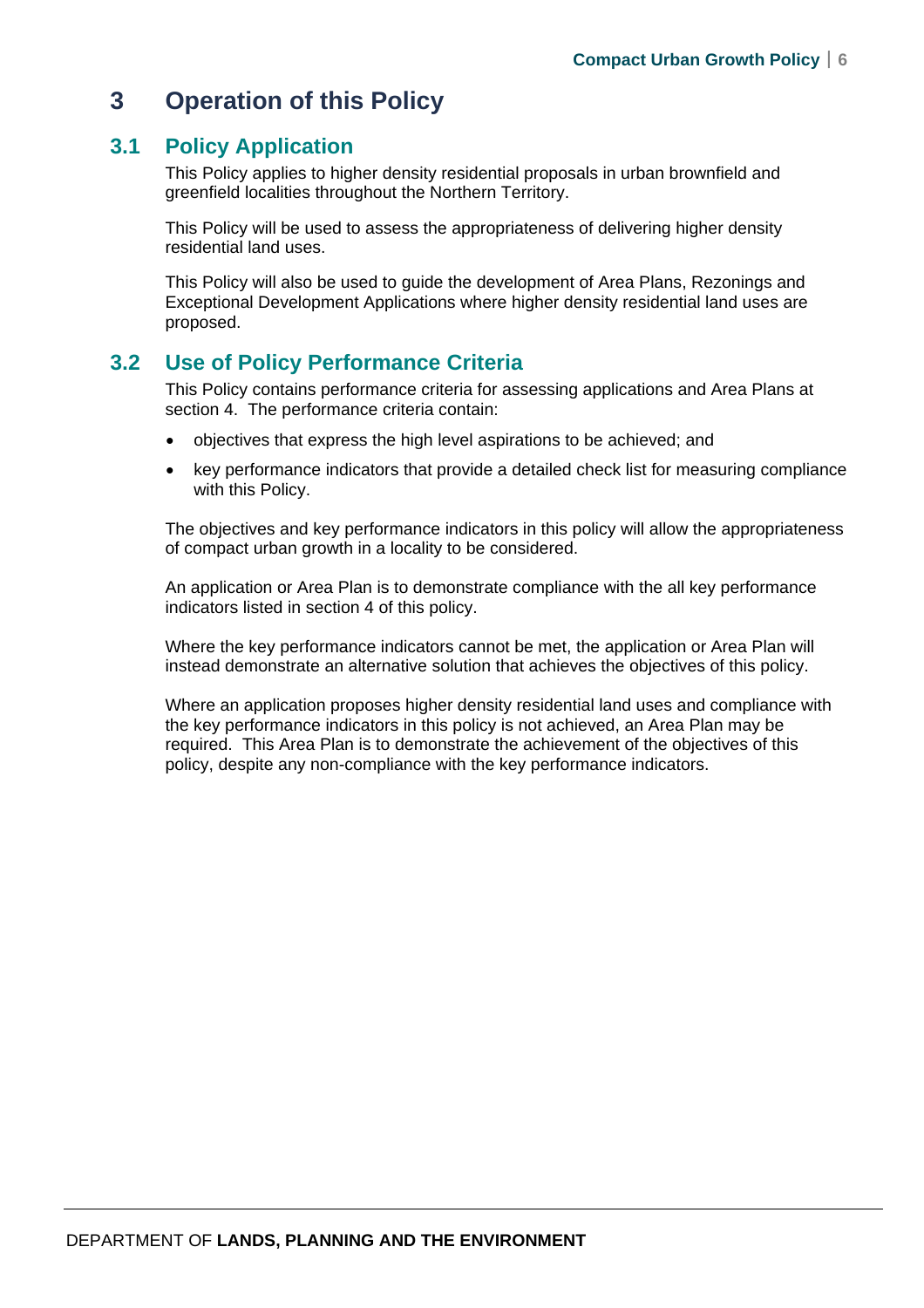## **4 Performance Criteria**

## **4.1 Accessibility**

#### **Objective:**

To allow for higher density residential proposals that are within a comfortable walking distance of:

- (a) an activity centre where commercial and community facilities are available; and
- (b) a public transport route (applicable in regions where public transport services are available).

#### **Key Performance Indicators:**

- 1. Is the proposal within 400 metres walking distance of the following:
	- (a) an activity centre;
	- (b) frequent public transport;
	- (c) public open space; and
	- (d) schools and other education/ community facilities?
- 2. Do local walking and cycling routes allow for direct, quick and safe access to public transport, commercial and community facilities?



*Figure 2 – A network of places where densification can be expected.*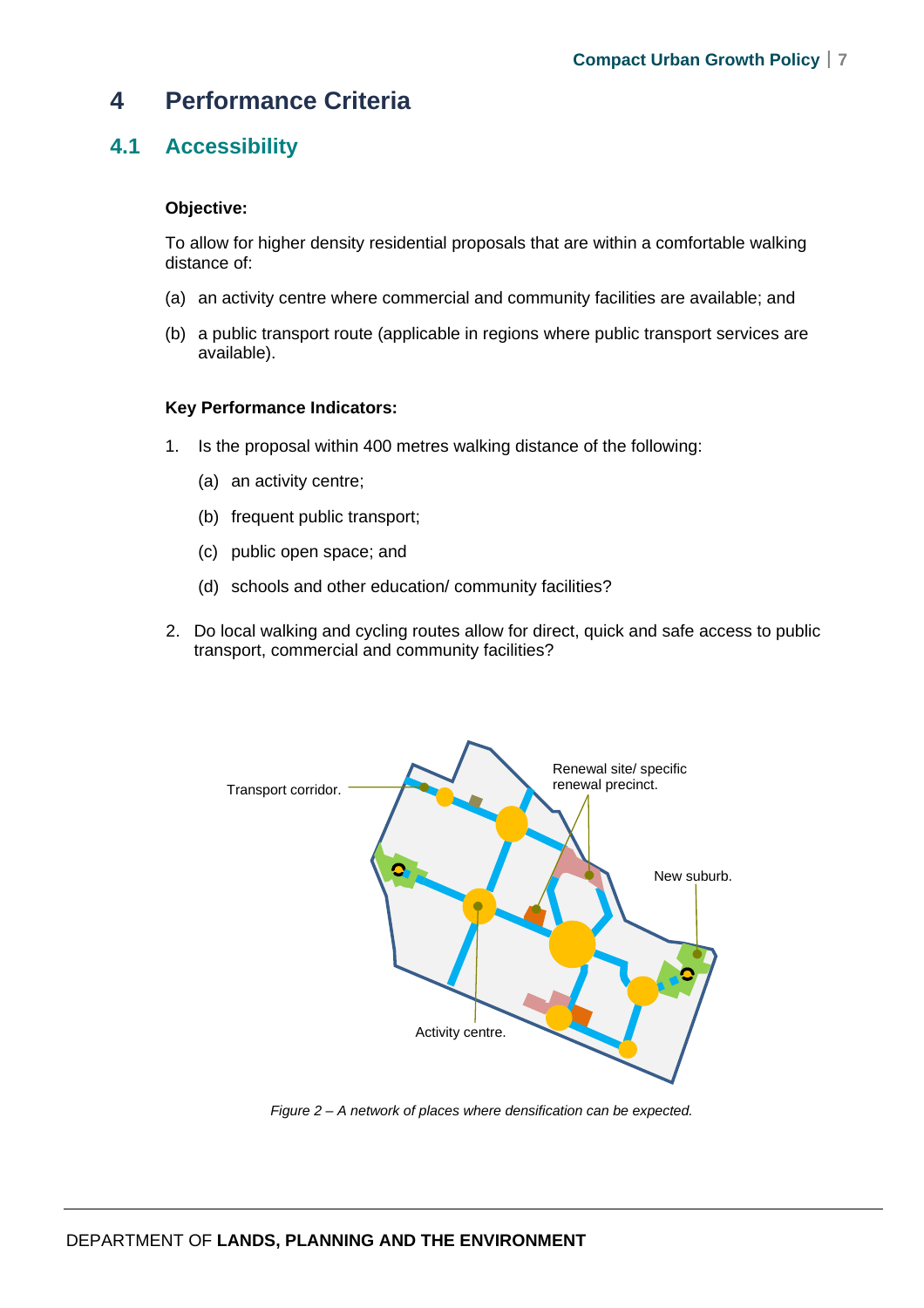## **4.2 Neighbourhood Character**

#### **Objective:**

To encourage higher density residential proposals that:

- (a) positively respond to the established neighbourhood character;
- (b) integrate positively with neighbouring lower density localities;
- (c) positively contribute to the values of neighbouring heritage sites; and
- (d) are consistent with the current or future envisaged pattern of urban development within the locality; and

#### **Key Performance Indicators:**

- 1. Will the proposal positively contribute to the neighbourhood character by:
	- (a) providing development outcomes consistent with the existing building height and building type in the neighbourhood, or a building height and building type envisaged by an Area Plan or Policy within the NT Planning Scheme;
	- (b) improving the neighbourhood aesthetic through landscaped setbacks and/ or active frontages; and
	- (c) ensuring that heritage places are not dominated or diminished in appearance?
- 2. Is the proposal continuing an existing town planning zoning sequence or is it consistent with a future development vision outlined by an Area Plan or Policy within the NT Planning Scheme?
- 3. Is the proposal providing a transition in density, height, bulk and massing where lower density localities are adjacent or adjoining?



- **1.** Rural Lifestyle locality, where densities are 0.5 dwellings per hectare or less.
- **3.** Lower density locality, where densities are approximately 12 - 15 dwellings per hectare.
- **5.** Medium density locality, where densities are approximately 60 dwellings per hectare
- **2.** Rural Residential locality, where densities are between 1 and 2.5 dwellings per hectare.
- **4.** Low to medium density locality, where densities are approximately 30 dwellings per hectare.
- **6.** Higher density locality, where densities are in excess of 60 dwellings per hectare.

*Figure 3 – An illustration showing how to structure a compatible transition of density and scale. A compatible transition is usually successful when it follows the sequence outlined above.*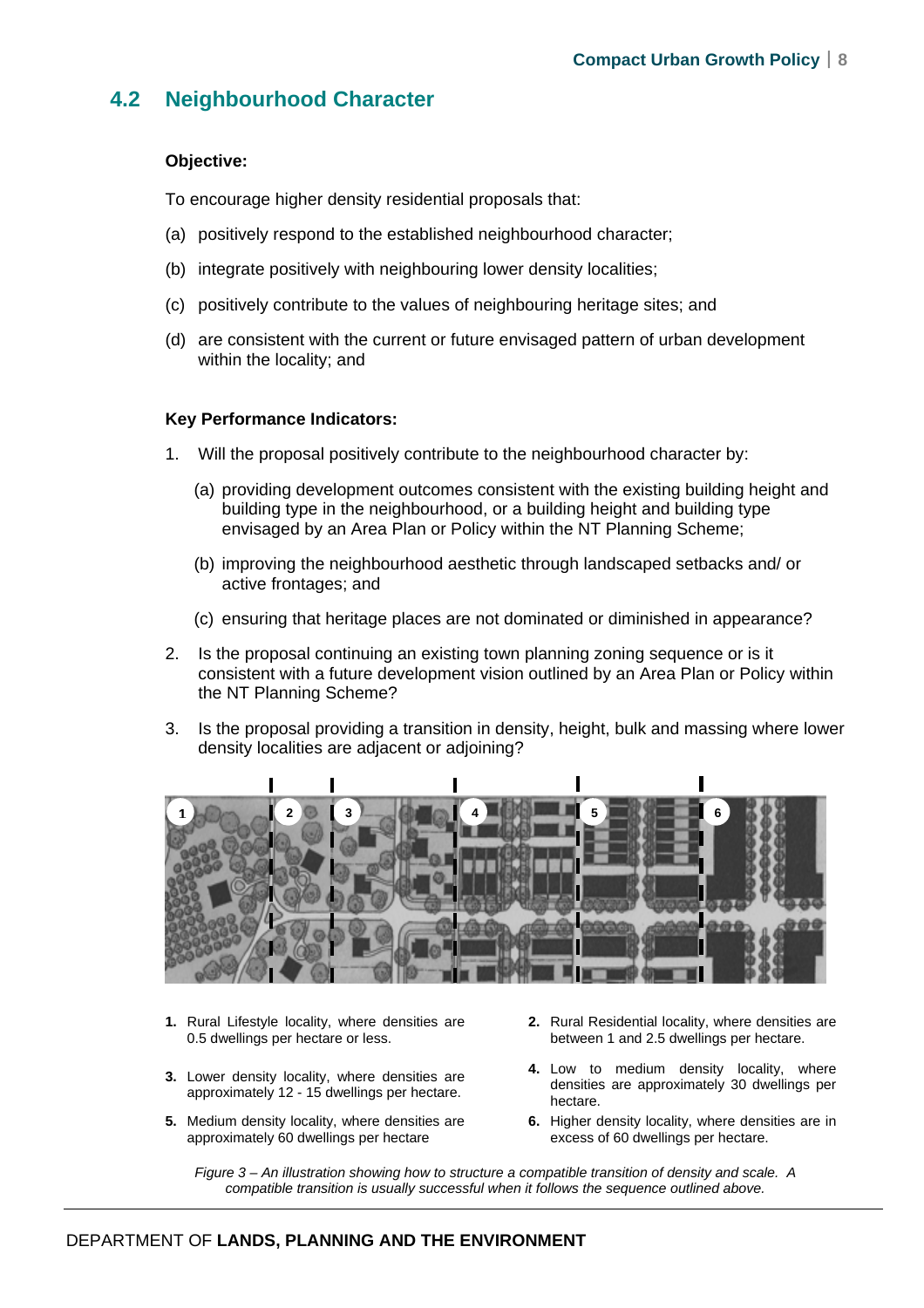## **4.3 Traffic Management**

#### **Objective:**

To ensure that higher density residential proposals do not cause a detrimental impact on vehicle movement.

#### **Key Performance Indicators:**

- 1. Can the existing road network support the proposed density increase (ie. is it likely that the development will result in road intersection failure)?
- 2. Is the road reservation adjoining the proposal wide enough to cater for on street car parking and vehicle movement? Higher density residential development is not encouraged:
	- (a) in cul-de-sacs; and
	- (b) on road reserves less than 17 metres in width for lower and medium density developments; or
	- (c) on road reserves less than 20 metres in width for high densities.

## **4.4 Service Infrastructure**

#### **Objective:**

To ensure that higher density residential proposals do not cause a detrimental impact on the operation of essential power, water, sewerage and stormwater infrastructure.

#### **Key Performance Indicators:**

- 1. Have the relevant service authorities indicated that power, water, sewerage and stormwater infrastructure:
	- (a) currently exists to adequately cater for the increase in density; or
	- (b) will be provided to a level that will support the envisaged change in population?
- 2. Is reticulated sewerage infrastructure available within the locality? Higher density residential proposals are only encouraged where reticulated sewerage services are available.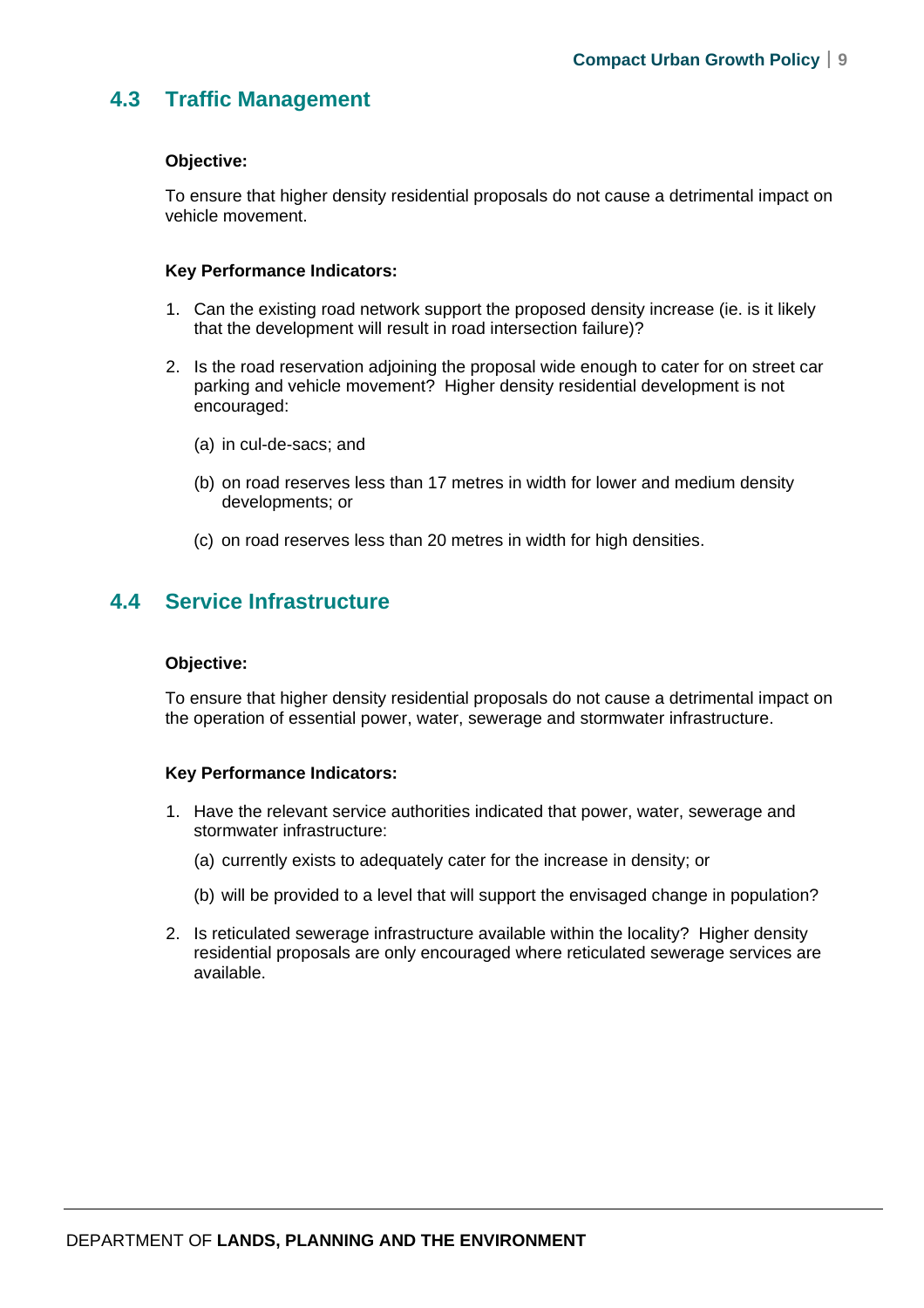## **4.5 Constrained Land**

#### **Objective:**

To discourage higher density residential proposals in localities that are affected by noise, public health or public safety constraints.

#### **Key Performance Indicators:**

- 1. Is the proposal affected by any constraint where higher residential densities are discouraged? For example, higher densities are discouraged on land affected by the following constraints:
	- (a) Australian Noise Exposure Forecast Contours relating to aircraft noise;
	- (b) Primary or Secondary Storm Surge Areas;
	- (c) odour buffers relating to sewerage infrastructure;
	- (d) biting insects in greenfield developments; and
	- (e) riverine flooding in greenfield development.
- 2. Is the proposal in accordance with the airport building height limitations applied by:
	- (a) Defence (Area Controls) Regulations 1989;
	- (b) Airports (Protection of Airspace) Regulations 1996: Obstacle Limitation Surface; and
	- (c) Airports (Protection of Airspace) Regulations 1996: Procedures for Air Navigation Services – Aircraft Operations?

## **4.6 Social Infrastructure**

#### **Objective:**

To ensure that higher density residential proposals respond appropriately to the social infrastructure needs of a locality.

#### **Key Performance Indicators:**

- 1. Where a proposal involves a land area greater than 1 hectare, is the social infrastructure (ie. park facilities, community centres etc.) of an adequate standard to cater for the estimated increase in population? Or, will further embellishment, planning for or the provision of new facilities be required?
- 2. Will the redevelopment of a site designated for community purposes result in an unacceptable impact on the provision of social infrastructure in a locality?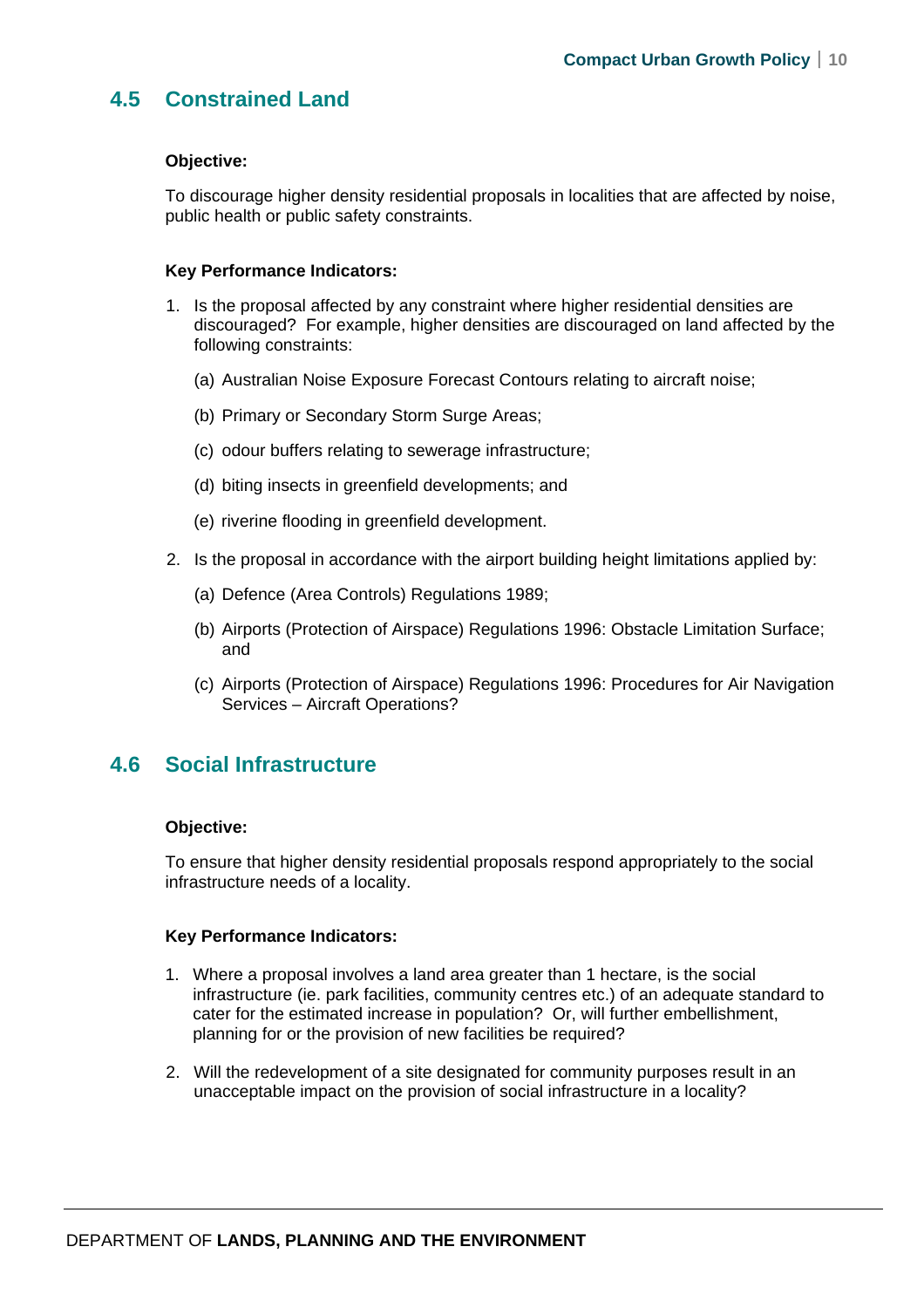## **5 Glossary of Terms**

To aid the use of terminology, frequently used terms are defined below.

| <b>Activity Centre</b>              | A location where a mix of activities occurs, such as<br>shops, banks, offices, restaurants, cafes etc.                                                                                                                                                                                                                                                                                                 |
|-------------------------------------|--------------------------------------------------------------------------------------------------------------------------------------------------------------------------------------------------------------------------------------------------------------------------------------------------------------------------------------------------------------------------------------------------------|
| <b>Brownfield</b>                   | Previously used and disused urban sites that have<br>been identified for new land uses and<br>development.                                                                                                                                                                                                                                                                                             |
| <b>Comfortable Walking Distance</b> | As a rule of thumb, 400 metres or a 5 minute walk<br>is classified as a comfortable walking distance<br>universally. However, a comfortable walking<br>distance varies, and can also be assessed based<br>on: an individual's willingness to walk; the weather<br>conditions; the aesthetics, attractiveness,<br>directness and safety of the walking route; and the<br>facilities at the destination. |
| <b>Frequent Public Transport</b>    | Frequent services, particularly on key trunk routes<br>linking major centres, along with local services<br>reliably operating on exactly the same route, at<br>regular intervals throughout the day.                                                                                                                                                                                                   |
| <b>Greenfield</b>                   | The creation of new planned suburbs and<br>communities on previously undeveloped land.                                                                                                                                                                                                                                                                                                                 |
| <b>Higher Density Residential</b>   | Usually taller than two storeys in height and a<br>neighbourhood density greater than 20 dwellings<br>per hectare (or one dwelling per 300m <sup>2</sup> of site area<br>or less).                                                                                                                                                                                                                     |
| <b>Neighbourhood Character</b>      | The combined characteristics of built form,<br>vegetation and topographic characteristics, in both<br>the private and public domains, that make one<br>place different from another.                                                                                                                                                                                                                   |
| <b>Public Open Space</b>            | Areas of land reserved for the provision of green<br>space and/ or natural environments and intended<br>for use for recreation purposes (active or passive)<br>by the general public.                                                                                                                                                                                                                  |
| <b>Public Transport Node</b>        | A major stop on a public transport route in an<br>activity centre.                                                                                                                                                                                                                                                                                                                                     |
| <b>Renewal Site</b>                 | Usually a small site that is accessed from an<br>existing road and only requires internal circulation<br>driveways to support internal movement.                                                                                                                                                                                                                                                       |
| <b>Service Infrastructure</b>       | Includes roads, sewer, water mains, power<br>networks, stormwater or any other essential<br>infrastructure that is required to support the basic<br>living standards of a neighbourhood.                                                                                                                                                                                                               |